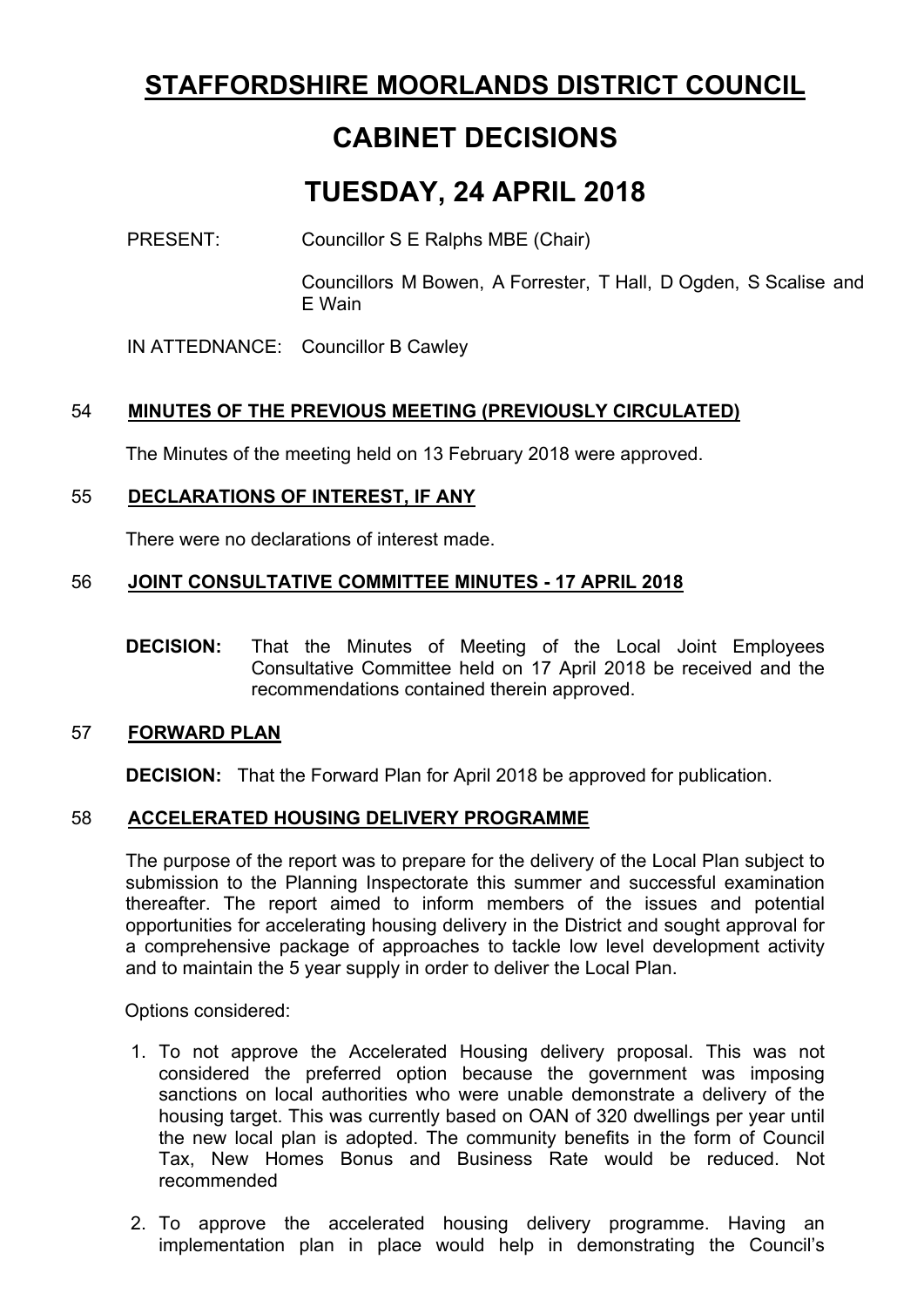# **Cabinet - 24 April 2018**

commitment to delivering the emerging Local Plan and maintaining a 5 year land supply. The government was focused on housing delivery and was encouraging local authorities to take a more proactive approach. The accelerated housing delivery programme coordinates the council's effort to access funding and attract investment into the area. Recommended

## **DECISION:**

- 1. That the proposal for the Accelerated Housing Delivery programme as outlined in para 7.5 and 7.7 of the report be approved.
- 2. That the expenditure as outline in para 6.4 of the report be approved.
- 3. That the options in section 5 of the report be noted and that the recommended option as outlined in paragraph 5.2 of the report be approved.

#### 59 **HOMELESSNESS STRATEGY**

The purpose of the report was to submit the Homelessness Strategy and Action Plan for approval.

Options considered:

Option 1- Proceed with the recommendation to approve the attached Homelessness Strategy, that had been developed in relation to appropriate legislation and consultation with a range of stakeholders (preferred option).

Option 2- Reject the recommendations and not adopt the Strategy (not recommended).

#### **DECISION:**

That the Alliance wide Homelessness Strategy and Action Plan at Appendix A of the report be approved.

#### 60 **EQUALITY AND DIVERSITY POLICY**

The purpose of the report was to review the Council's Corporate Equality Objectives and the Corporate Equality Policy. The report was considered by the Resources Overview and Scrutiny Panel on 18 April 2018.

Options considered:

That the Cabinet considers and comments on the revised Equality Policy and Corporate Equality Objectives. (Recommended)

That the Cabinet does not consider or comment on the revised Equality Policy and Corporate Equality Objectives. (Not recommended)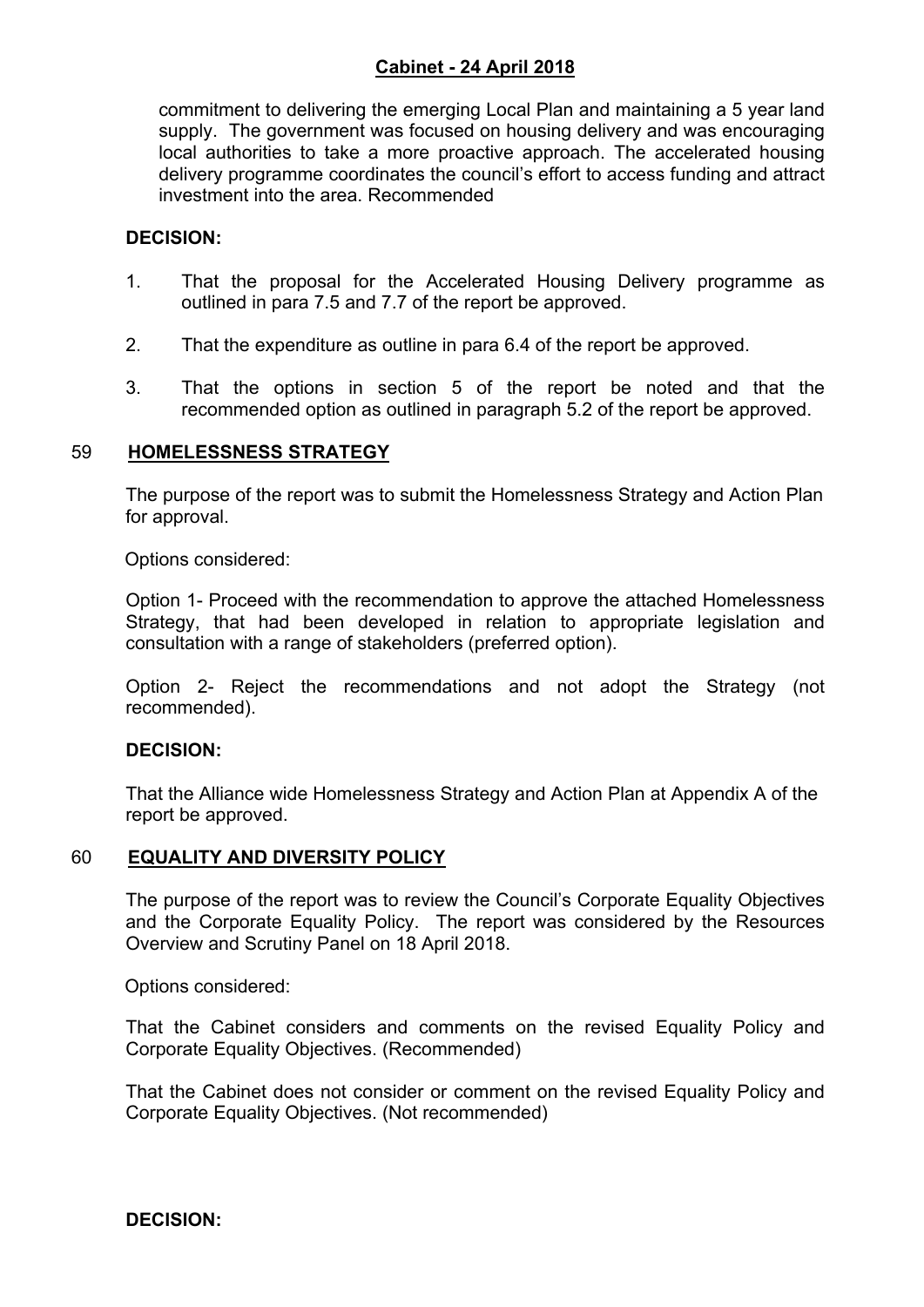# **Cabinet - 24 April 2018**

The Cabinet considered the Council's Corporate Equality Objectives 2018/19 and adopted the revised Corporate Equality Policy.

## 61 **NATIONAL PLANNING POLICY FRAMEWORK CONSULTATION**

The report informed councillors of the proposals in the draft National Planning Policy Framework which were subject to consultation. The report also proposed recommendations regarding responding to the consultation.

Options considered:

Option 1 (recommended) – that the Council liaise with the Local Government Association to submit a joint response to the consultation. This was recommended as it was considered that such a response would carry more weight.

Option 2 (not recommended) – that the Council submitted its own response or did not respond to the consultation. This was not recommended as it would provide the Council with less or no influence over national policy.

## **DECISION:**

- 1. That the proposals in the draft National Planning Policy Framework and the proposal to work with the Local Government Association to submit a joint response (Option 1 in Section 5) be noted.
- 2. That the implications for the Local Plan Submission Version be noted.

## 62 **FOXT CONSERVATION AREA DESIGNATION AND CHARACTER APPRAISAL**

The purpose of the report was to present the results of the public consultation exercise regarding the designation of a conservation area at Foxt and the accompanying draft character appraisal.

Options considered:

There are two principal options:

Option 1 – Accept all the recommendations

It was a statutory duty for Councils to periodically review and determine whether any of their areas warrant conservation area designation. Through the Churnet Valley Masterplan, Foxt had been identified as an area that potentially retained sufficient architectural and historic interest to warrant designation. Designating the proposed conservation area and adopting the character appraisal would maximise the protection afforded to the hamlet. Recommended

Option 2 – Not accept any of the recommendations

The proposed conservation area boundary was designed to ensure the protection of Foxt's special character. Failure to designate the conservation area at Foxt would not meet a key action point arising from the adopted SPD (Churnet Valley Masterplan). Not recommended